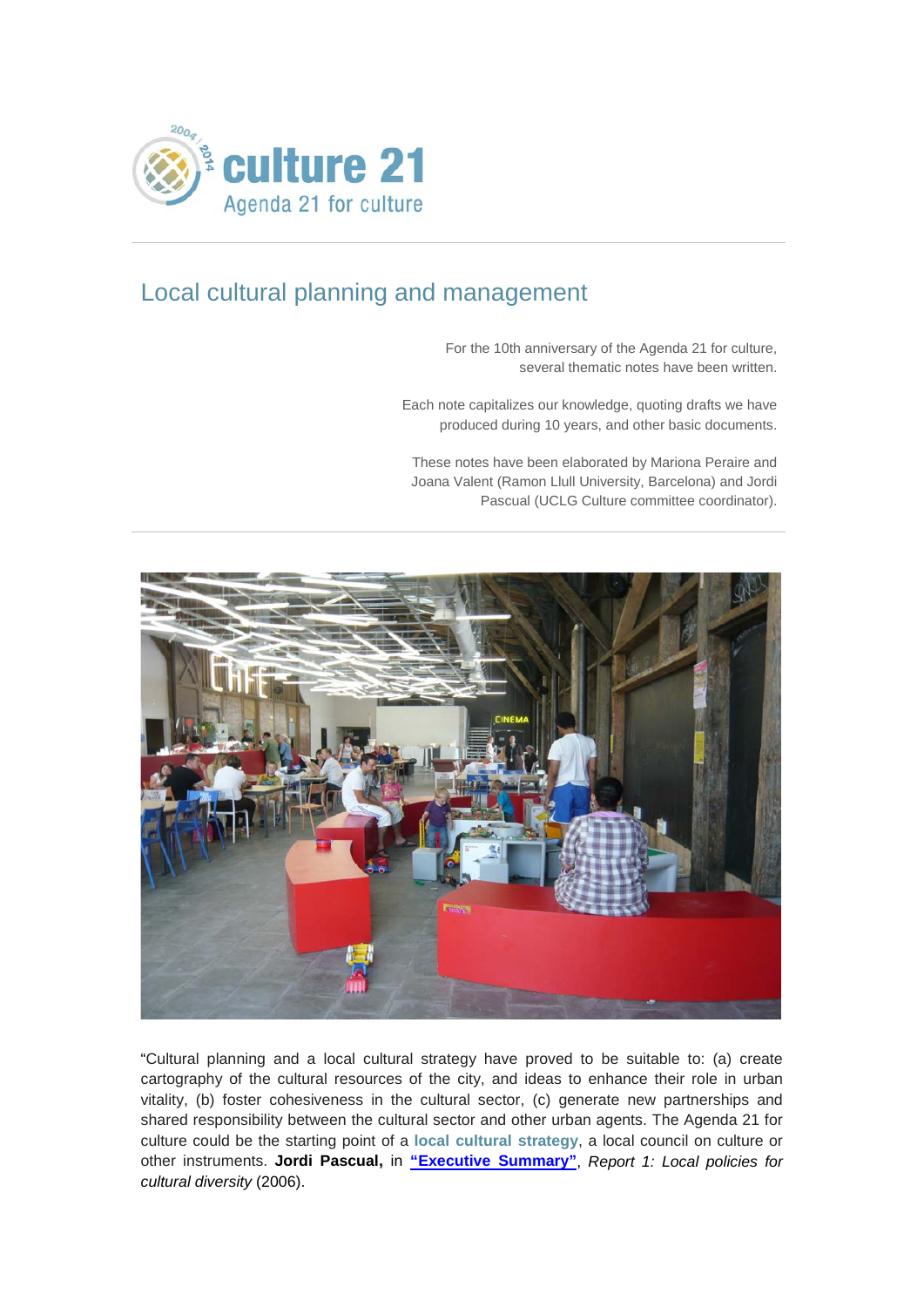*"*Management is founded on the need to open up, share and exchange cultural experiences in all their expressions with an active audience which observes, asks and gives its opinion in order to **foster creative participation**. The key factor is breathing life into a society which seeks new ways of living in our diverse and complex world." **Hernán Lombardi**, Minister of Culture for Buenos Aires, in **["The core of cultural development.](http://www.agenda21culture.net/index.php/fr/47-official-documentation/rapports/371-rapport-5-villes-cultures-et-developpements-un-rapport-pour-souligner-le-cinquieme-anniversaire-de-l-agenda-21-de-la-culture) Agenda 21 for culture [and cultural management in Buenos Aires"](http://www.agenda21culture.net/index.php/fr/47-official-documentation/rapports/371-rapport-5-villes-cultures-et-developpements-un-rapport-pour-souligner-le-cinquieme-anniversaire-de-l-agenda-21-de-la-culture)**, *Report 5: Cities, cultures and developments. A report that marks the fifth anniversary of Agenda 21 for culture* (2009).

"**The cities and local governments have taken on a significant role as actors in the international scene.** We are beginning to share the same language, to be heard attentively and to agree joint actions and programmes with international institutions, national governments and civil society. In cultural issues, the existence of the Agenda 21 for culture, the first world declaration of cities and local governments for cultural development, provides us with clear and direct content." **Elisabeth Gateau,** General secretary of United Cities and Local Governments, in **["Presentation"](http://www.agenda21culture.net/index.php/fr/47-official-documentation/rapports/371-rapport-5-villes-cultures-et-developpements-un-rapport-pour-souligner-le-cinquieme-anniversaire-de-l-agenda-21-de-la-culture)**, *Report 5: Cities, cultures and developments. A report that marks the fifth anniversary of Agenda 21 for culture* (2009).

"There is no size-fits-all urban cultural policy: regard must always be paid to the specificities that make up a city's unique DNA. **Joint thinking by a diversity of professionals is essential**." **Gottfried Wagner**, Director of the European Cultural Foundation (ECF), and **Philipp Dietachmair**, Senior Policy Development Officer at the European Cultural Foundation (ECF), in **"The Morning After [: Cultural City Development](http://www.agenda21culture.net/index.php/46-official-documentation-all/reports-all/365-report-5-cities-cultures-and-developments-a-report-that-marks-the-fifth-anniversary-of-agenda-21-for-culture) after the Creative [Hype"](http://www.agenda21culture.net/index.php/46-official-documentation-all/reports-all/365-report-5-cities-cultures-and-developments-a-report-that-marks-the-fifth-anniversary-of-agenda-21-for-culture)**, *Report 5: Cities, cultures and developments. A report that marks the fifth anniversary of Agenda 21 for culture* (2009).

"An unorganised, dispersed professional field lacks sufficient weight, thrust and coherence to genuinely question, debate and inform the making of real participatory urban cultural policies. At the same time, local cultural administrations and political decision-makers in the field of urban culture need cutting-edge knowledge, skills and working methods to be taken seriously and **really share responsibility for successful cultural planning processes with the professional field**." **Gottfried Wagner**, Director of the European Cultural Foundation (ECF), and **Philipp Dietachmair**, Senior Policy Development Officer at the European Cultural Foundation (ECF), in **"The Morning After [: Cultural City Development after the Creative](http://www.agenda21culture.net/index.php/46-official-documentation-all/reports-all/365-report-5-cities-cultures-and-developments-a-report-that-marks-the-fifth-anniversary-of-agenda-21-for-culture)  [Hype"](http://www.agenda21culture.net/index.php/46-official-documentation-all/reports-all/365-report-5-cities-cultures-and-developments-a-report-that-marks-the-fifth-anniversary-of-agenda-21-for-culture)**, *Report 5: Cities, cultures and developments. A report that marks the fifth anniversary of Agenda 21 for culture* (2009).

"More-equal and more-just societies, essential for satisfactory and sustainable human progress, thus require **greater voice and political participation**." **UNDP**, *[Human](http://hdr.undp.org/en/2013-report)  [Development Report 2013](http://hdr.undp.org/en/2013-report)*

"Human rights, cultural diversity, sustainability, participatory democracy and the generation of conditions for peace are key topics in thinking and management. Moreover, not only is there considerable overlap with current cultural policy in the city but these commitments have also been **essential components of cultural management** in Buenos Aires since the city achieved its political autonomy in 1996." **Hernán Lombardi**, Minister of Culture for Buenos Aires, in **"The core of cultural development. [Agenda 21 for culture and cultural](http://www.agenda21culture.net/index.php/fr/47-official-documentation/rapports/371-rapport-5-villes-cultures-et-developpements-un-rapport-pour-souligner-le-cinquieme-anniversaire-de-l-agenda-21-de-la-culture)  [management in Buenos Aires"](http://www.agenda21culture.net/index.php/fr/47-official-documentation/rapports/371-rapport-5-villes-cultures-et-developpements-un-rapport-pour-souligner-le-cinquieme-anniversaire-de-l-agenda-21-de-la-culture)**, *Report 5: Cities, cultures and developments. A report that marks the fifth anniversary of Agenda 21 for culture* (2009).

"The **planning approaches taken** involve full participation by the local community, drawing on local skills and expertise, and providing for empowerment of the local community through the plan's development and implementation. In developing a community based plan the opportunities to include strategies that empower local communities are prioritised, making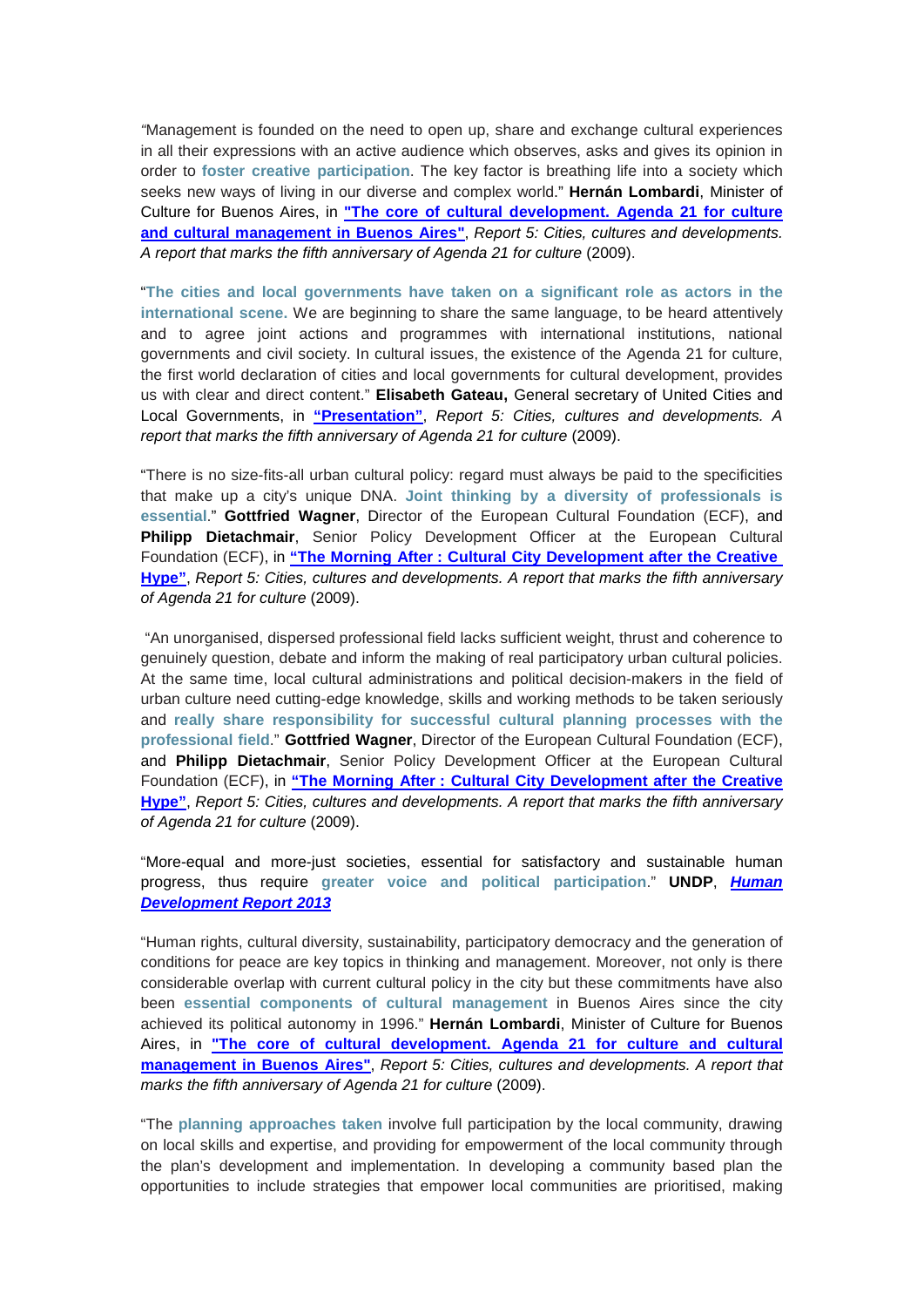them better able to provide for their own needs. The goal is to contribute to more effective community building, by strengthening **local capacity for action**." **Amareswar Galla,** Expert in integrated local urban planning, heritage and sustainable development, fighter against poverty through culture. Founder and manager of the Asian-Pacific Observatory Cultural Diversity in Human Development, in **["Locating culture in sustainable development"](http://www.agenda21culture.net/index.php/46-official-documentation-all/reports-all/368-report-2-culture-local-governments-and-millennium-development-goals)**, *Report 2: Culture, local governments and Millennium Development Goals* (2009).

"Rural settings like urban have many cultural resources that can generate livelihoods. With strategic planning led by local governments, **rural resources can turn into cultural goods**, creating visibility for the village, supporting its constituents from farmers, weavers, woodcrafters to artisans." **Amareswar Galla,** Expert in integrated local urban planning, heritage and sustainable development, fighter against poverty through culture. Founder and manager of the Asian-Pacific Observatory Cultural Diversity in Human Development, in **["Locating culture in sustainable development"](http://www.agenda21culture.net/index.php/46-official-documentation-all/reports-all/368-report-2-culture-local-governments-and-millennium-development-goals)**, *Report 2: Culture, local governments and Millennium Development Goals* (2009).



"In Brazil, the emphasis of national cultural policy is to **counter exclusion**. The focus is on local cultural projects and the poorest populations. Communities enjoy a considerable level of autonomy in designing and conducting projects: the goal of the cultural policy is to adapt to the specific arts practices. […] Besides, **art has the potential to serve as a mobilizing force that changes society**. Former Culture Minister Gilberto Gil propagated once that every slum should have its own music studio, and community radio stations are needed in rural areas." **Amareswar Galla,** Expert in integrated local urban planning, heritage and sustainable development, fighter against poverty through culture. Founder and manager of the Asian-Pacific Observatory Cultural Diversity in Human Development, in **["Locating](http://www.agenda21culture.net/index.php/46-official-documentation-all/reports-all/368-report-2-culture-local-governments-and-millennium-development-goals)  [culture in sustainable development"](http://www.agenda21culture.net/index.php/46-official-documentation-all/reports-all/368-report-2-culture-local-governments-and-millennium-development-goals)**, *Report 2: Culture, local governments and Millennium Development Goals* (2009).

"Managing diversity also means rethinking the programmes of our cultural institutions, bringing 'governance' to life, thinking about the next generation. This means, as mentioned above, **addressing the issue of 'access', 'participation' and 'audience development'** in the context of demographic change." **Bettina Heinrich,** Head of Department for Fundamental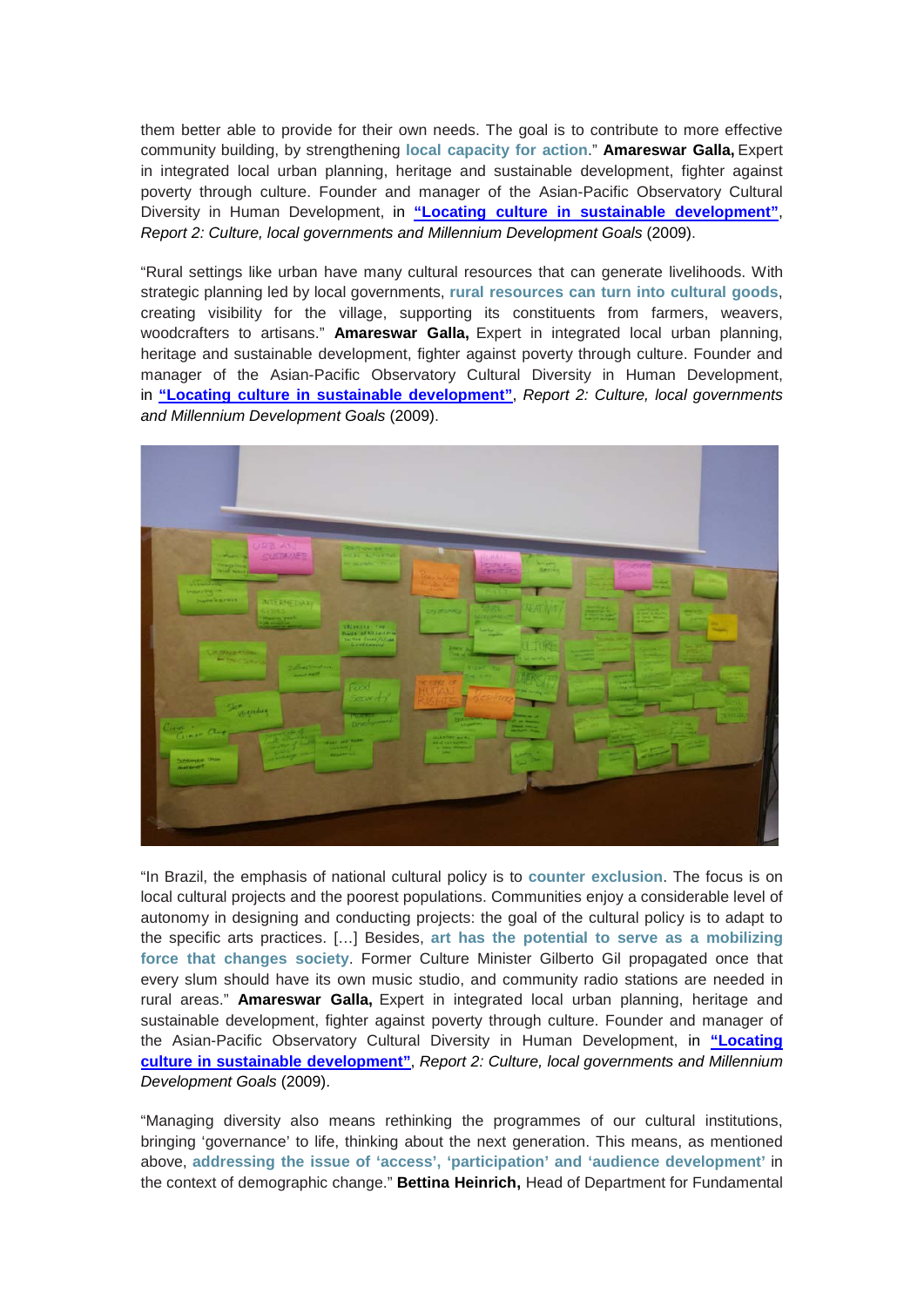Cultural Policy Issues, Senate Chancellery of the Governing Mayor of Berlin (2007-2009), in **["Changing Cities and the New Role for Urban Cultural Policy –](http://www.agenda21culture.net/index.php/46-official-documentation-all/reports-all/365-report-5-cities-cultures-and-developments-a-report-that-marks-the-fifth-anniversary-of-agenda-21-for-culture) Perspective from [Germany"](http://www.agenda21culture.net/index.php/46-official-documentation-all/reports-all/365-report-5-cities-cultures-and-developments-a-report-that-marks-the-fifth-anniversary-of-agenda-21-for-culture)**, *Report 5: Cities, cultures and developments. A report that marks the fifth anniversary of Agenda 21 for culture* (2009).

"Agenda 21 for culture becomes a strong argument to support the creation of a sound cultural policy in the town of Novi Sad. It is important that the **process of cultural decentralisation** begins; the municipal cultural council operates as an advisory body; the significance of strategic planning in cultural development is recognised as an innovative urban policy instrument; the priorities regarding facility maintenance are set up; digitalisation is promoted, and there is new cultural content in local communities, a wider variety of events and support for cultural industries development." **Biljana Mickov**, researcher and cultural manager, in **["The Agenda 21 for culture in the town of Novi](http://www.agenda21culture.net/index.php/46-official-documentation-all/reports-all/365-report-5-cities-cultures-and-developments-a-report-that-marks-the-fifth-anniversary-of-agenda-21-for-culture) Sad"**, *Report 5: Cities, cultures and developments. A report that marks the fifth anniversary of Agenda 21 for culture* (2009).



"Although Agenda 21 for culture is beginning to be referenced in local policy and planning, it remains largely remote from NSW Local Government. However, **Agenda 21 for culture does provide significant conceptual support for those working in the arts in Local Government**.(…) When the work that NSW councils are doing in the arts is examined, it strongly relates to the Agenda 21 for culture articles, especially the 'Undertakings'.

**Christopher Hudson**, Policy Officer - Cultural Development, Local Government Association of NSW and Shires Association of NSW, in **["Cultural development and local governments](http://www.agenda21culture.net/index.php/46-official-documentation-all/reports-all/365-report-5-cities-cultures-and-developments-a-report-that-marks-the-fifth-anniversary-of-agenda-21-for-culture)  [in New South Wales"](http://www.agenda21culture.net/index.php/46-official-documentation-all/reports-all/365-report-5-cities-cultures-and-developments-a-report-that-marks-the-fifth-anniversary-of-agenda-21-for-culture)**, *Report 5: Cities, cultures and developments. A report that marks the fifth anniversary of Agenda 21 for culture* (2009).

"The biggest challenge for cultural policy and local arts development as practiced by Local Government is to **continue to gain recognition and influence and to grow support**." **Christopher Hudson**, Policy Officer - Cultural Development, Local Government Association of NSW and Shires Association of NSW, in **["Cultural development and local governments](http://www.agenda21culture.net/index.php/46-official-documentation-all/reports-all/365-report-5-cities-cultures-and-developments-a-report-that-marks-the-fifth-anniversary-of-agenda-21-for-culture)  [in New South Wales"](http://www.agenda21culture.net/index.php/46-official-documentation-all/reports-all/365-report-5-cities-cultures-and-developments-a-report-that-marks-the-fifth-anniversary-of-agenda-21-for-culture)**, *Report 5: Cities, cultures and developments. A report that marks the fifth anniversary of Agenda 21 for culture* (2009).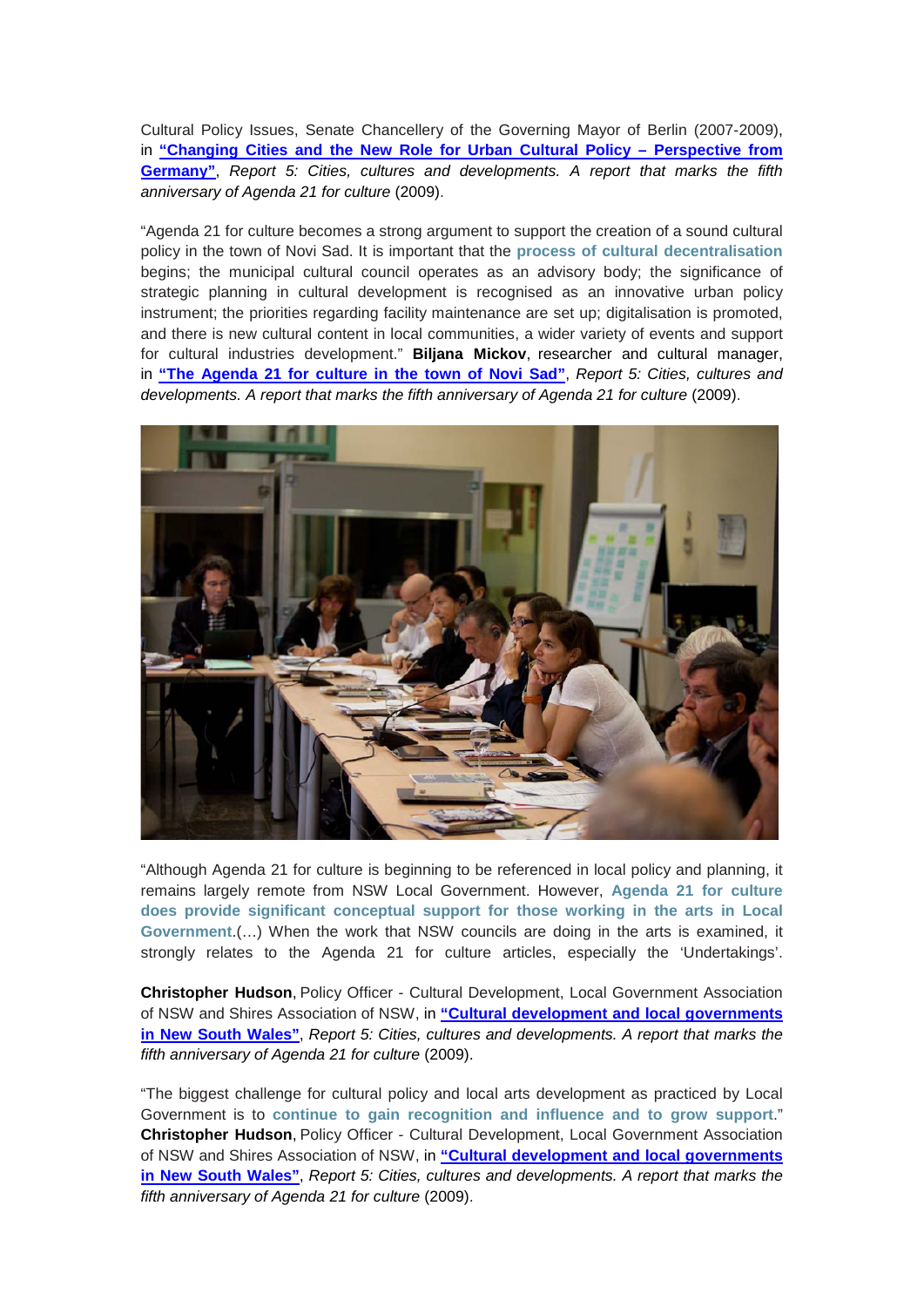"The 'Stories of the Redlands' arts program focuses especially on engaging children, teenagers, and isolated communities for whom traditional engagement techniques are often unattractive or ineffective. The program reflects the Council's commitment to **applying a cultural perspective to its most important civic engagement and participatory planning exercise**." **Judy Spokes**, Senior Advisor, Cultural Services with the Redland City Council with the collaboration of **Aunty Joan Hendriks**, <sup>15</sup> respected Elder and Founding Chair of the Quandamooka Forum, in **"Agenda 21 for culture – [An Australian Response"](http://www.agenda21culture.net/index.php/46-official-documentation-all/reports-all/365-report-5-cities-cultures-and-developments-a-report-that-marks-the-fifth-anniversary-of-agenda-21-for-culture)**, *Report 5: Cities, cultures and developments. A report that marks the fifth anniversary of Agenda 21 for culture* (2009).

"German cities are more receptive to the key messages of the Agenda 21 for culture because these correspond to a **shift in cultural-political paradigms in local cultural policy**. There is a growing recognition that a cultural policy geared towards one-off projects or events cannot lead to sustainable development; in contrast, it is structure-building concepts and strategies which embed culture in social relationships." **Kurt Eichler**, Head of the Cultural Department of the City of Dortmund, in "Strategic and Programme Development of **[Municipal Cultural Policy. How Agenda 21 for culture has driven culture in Dortmund](http://www.agenda21culture.net/index.php/46-official-documentation-all/reports-all/365-report-5-cities-cultures-and-developments-a-report-that-marks-the-fifth-anniversary-of-agenda-21-for-culture)  [and the Ruhr metropolitan area"](http://www.agenda21culture.net/index.php/46-official-documentation-all/reports-all/365-report-5-cities-cultures-and-developments-a-report-that-marks-the-fifth-anniversary-of-agenda-21-for-culture)**, *Report 5: Cities, cultures and developments. A report that marks the fifth anniversary of Agenda 21 for culture* (2009).

"The policy of decentralisation implemented today in many large African countries testifies to the desire to fulfil the wishes of the population, who want to take the reins, identify their needs and adopt policies in line with their view of life's ideal. All things considered, the recipe for successful decentralisation is tangible. They include the **expansion of the public, the appropriation of heritage and the intensification of support for creativity** band the conquest of new spaces of creation." **Lupwishi Mbuyamba**, Director of the Observatory of Cultural Policies in Africa, in **["Culture and Development in Africa: what is at stake in local](http://www.agenda21culture.net/index.php/46-official-documentation-all/reports-all/365-report-5-cities-cultures-and-developments-a-report-that-marks-the-fifth-anniversary-of-agenda-21-for-culture)  [cultural policies?"](http://www.agenda21culture.net/index.php/46-official-documentation-all/reports-all/365-report-5-cities-cultures-and-developments-a-report-that-marks-the-fifth-anniversary-of-agenda-21-for-culture)**, *Report 5: Cities, cultures and developments. A report that marks the fifth anniversary of Agenda 21 for culture* (2009).

"Only a **local approach** will enable us to define political and social situations adequately. Examples include crime, ethnic disputes and social conflicts. It is more characteristic of governments of proximity to attack the roots of these evils and seek lasting remedies. Analysis of their causes and origins reveals that they very often find their roots in mindsets and traditions, habits and customs." **Lupwishi Mbuyamba**, Director of the Observatory of Cultural Policies in Africa, in **["Culture and Development in Africa: what is at](http://www.agenda21culture.net/index.php/46-official-documentation-all/reports-all/365-report-5-cities-cultures-and-developments-a-report-that-marks-the-fifth-anniversary-of-agenda-21-for-culture) stake in local [cultural policies?"](http://www.agenda21culture.net/index.php/46-official-documentation-all/reports-all/365-report-5-cities-cultures-and-developments-a-report-that-marks-the-fifth-anniversary-of-agenda-21-for-culture)**, *Report 5: Cities, cultures and developments. A report that marks the fifth anniversary of Agenda 21 for culture* (2009).

"We […] saw the strengthening and multiplication of alliances within civil society and the establishment of the bases for a new relationship on matters of development with political leaders and the administrative system, giving rise to a **new form of cultural governance** in Montreal without which the entire project would now be inconceivable." **Simon Brault**, President of Culture Montréal, in **["The city we love"](http://www.agenda21culture.net/index.php/46-official-documentation-all/reports-all/365-report-5-cities-cultures-and-developments-a-report-that-marks-the-fifth-anniversary-of-agenda-21-for-culture)**, *Report 5: Cities, cultures and developments. A report that marks the fifth anniversary of Agenda 21 for culture* (2009).

"The project of local culture councils in Peru seeks to **promote the governance of culture and local democratic participation** in the framework of Agenda 21 for culture. There will be support for local cultural processes between civil society and the municipality; training courses in cultural policies and management; design and implementation of municipal policies; strengthening of the civic fabric and citizen participation in the management of public affairs and exchange of good cultural practices. The main target group of the project are youths aged 15 to 29, technical staff and political authorities." **Web Agenda 21 for**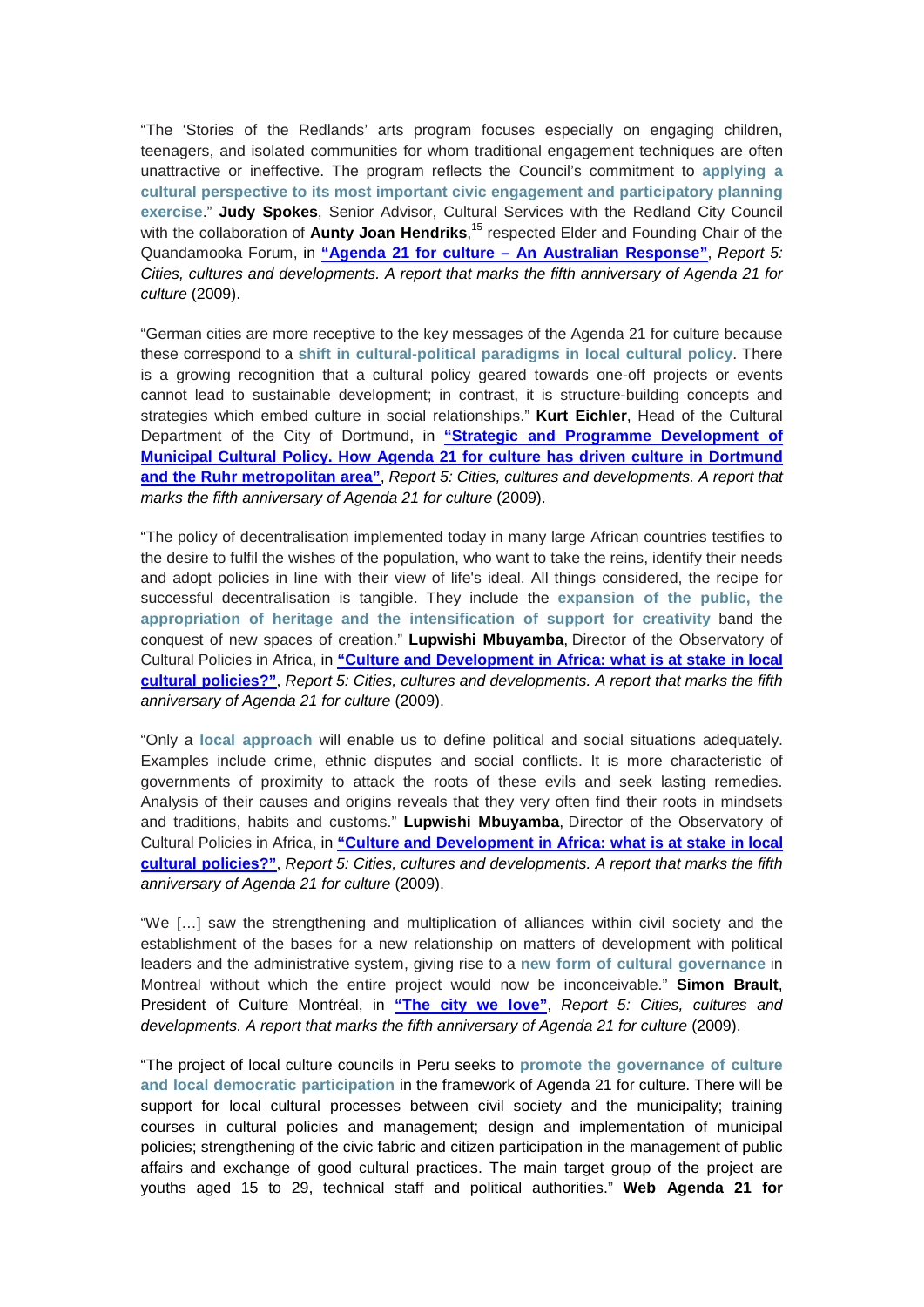**Culture**, **Our fund for Local Cultural Governance: ["The Governance of Culture in Até:](http://www.agenda21culture.net/index.php/54-official-documentation-all/projects-all/399-ate-peru-the-governance-of-culture-in-ate-local-culture-councils)  [Local Culture Councils."](http://www.agenda21culture.net/index.php/54-official-documentation-all/projects-all/399-ate-peru-the-governance-of-culture-in-ate-local-culture-councils)**

"Flores (Uruguay) proposes the creation of an office specialised in design and management of a policy on cultural heritage and development of sustainable cultural tourism. The proposal includes the physical space and its facilities, as well as the training of a team to carry out this task, whose fundamental pillar will be communication through community agents, social networks, website and the media. Thanks to the systematisation, the office aspires to the **didactical transposition of the experience** in the rest of the country." **Web Agenda 21 for Culture**, **Our fund for Local Cultural Governance: ["Management of Heritage and](http://www.agenda21culture.net/index.php/54-official-documentation-all/projects-all/398-flores-uruguay-management-of-heritage-and-sustainable-cultural-tourism)  [Sustainable Cultural Tourism."](http://www.agenda21culture.net/index.php/54-official-documentation-all/projects-all/398-flores-uruguay-management-of-heritage-and-sustainable-cultural-tourism)**

"The project is based on the recent rehabilitation of the Ntsindya cultural centre (Maputo, Mozambic) and the construction of the Crafts, Flowers and Gastronomy Fair (FEIMA). The main objective of Ntsindya is to guarantee people with few economic resources **access to cultural facilities and activities**; the project envisages the inauguration of a library (with internet services), as well as the development of dance, music, theatre and painting activities. FEIMA seeks to recover a deteriorated public space, encouraging its use for the performances and cultural activities open to citizens; moreover, the Fair proposes the implementation of a model that gives craftspeople an active role in its management, with the aim of guaranteeing its economic sustainability." **Web Agenda 21 for Culture**, **[Our Fund for](http://www.agenda21culture.net/index.php/54-official-documentation-all/projects-all/396-maputo-mozambique-support-for-the-management-of-municipal-cultural-institutions)  Local Cultural Governance: ["Support for the Management of Municipal Cultural](http://www.agenda21culture.net/index.php/54-official-documentation-all/projects-all/396-maputo-mozambique-support-for-the-management-of-municipal-cultural-institutions)  [Institutions"](http://www.agenda21culture.net/index.php/54-official-documentation-all/projects-all/396-maputo-mozambique-support-for-the-management-of-municipal-cultural-institutions)**

"The Laboratory for Cultural Networks will define the variables to redesign the programmes for community development operated by the Department of Culture of the City. Critical **awareness, freedom of expression, cultural diversity and creativity** of cultural agents and citizens will be encouraged. This process of innovation will be carried out based on the participation of local governments (districts) and civil society (mainly serving the demands of the marginal communities). The democratic participation in the evaluation and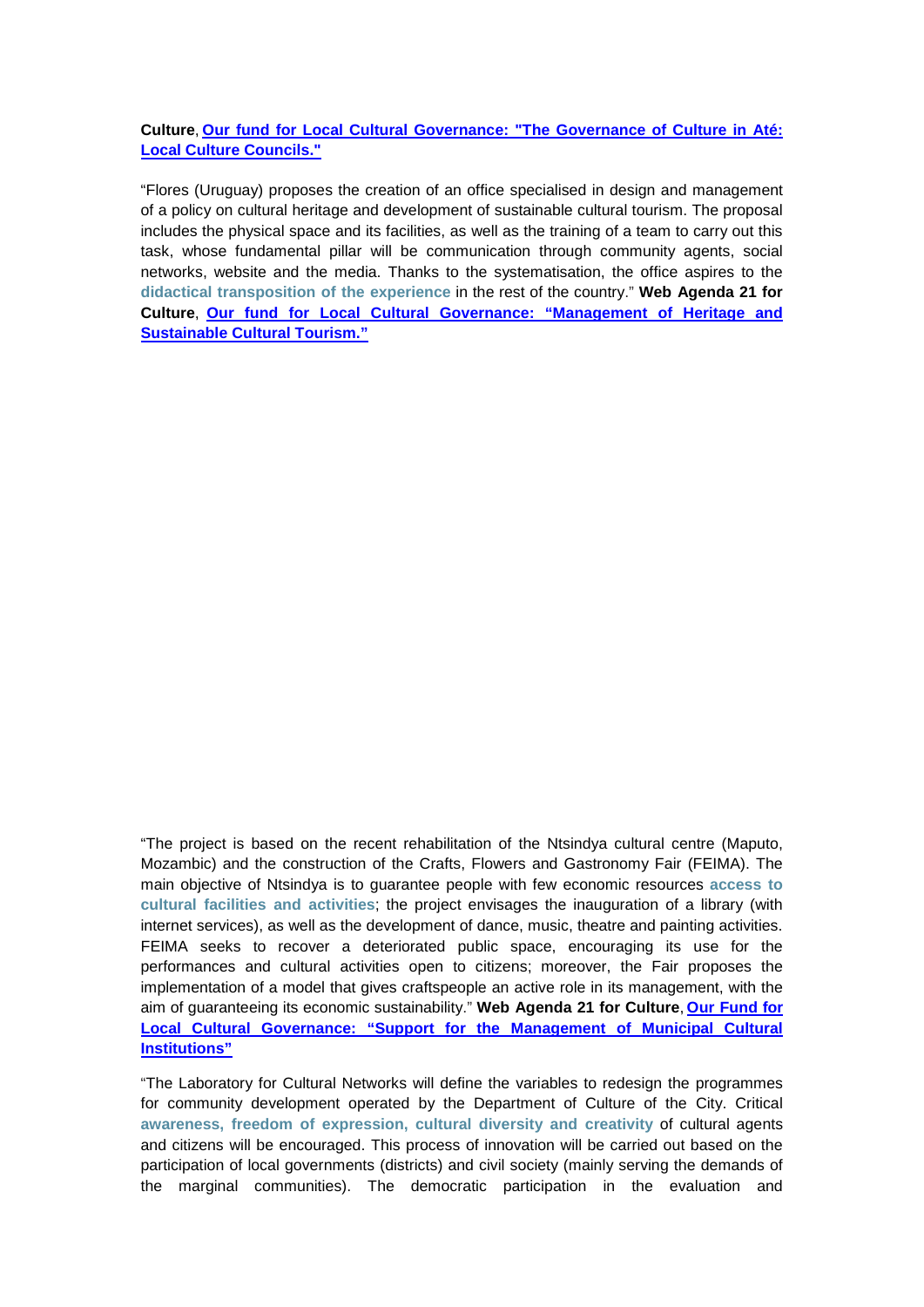implementation of public policies seeks to enable the establishment of joint responsibilities in cultural management in Mexico City." **Web Agenda 21 for Culture**, **[Our fund for Local](http://www.agenda21culture.net/index.php/54-official-documentation-all/projects-all/395-mexico-city-mexico-laboratory-for-cultural-networks)  Cultural Governance: ["Laboratory for cultural networks."](http://www.agenda21culture.net/index.php/54-official-documentation-all/projects-all/395-mexico-city-mexico-laboratory-for-cultural-networks)**

"The Municipal School of Performing Arts of Montevideo (Uruguay) proposes to **deal with the breach between the access to and production of cultural goods** between the central and peripheral areas of Montevideo. It therefore suggests the generation of exchange, training, management and cooperation networks at a national and international level. The aim is for the "Margarita Xirgú School of Performing Arts" (EMAD) to be a nexus between the centralised circuits of consumption and production of cultural goods and the vast archipelago constituted by the peripheral communities." **Web Agenda 21 for Culture**, **[Our fund for Local](http://www.agenda21culture.net/index.php/54-official-documentation-all/projects-all/394-montevideo-uruguay-the-municipal-school-of-performing-arts-a-bridge-to-the-floating-islands-of-culture)  Cultural Governance: ["The Municipal School of Performing Arts: a bridge to the](http://www.agenda21culture.net/index.php/54-official-documentation-all/projects-all/394-montevideo-uruguay-the-municipal-school-of-performing-arts-a-bridge-to-the-floating-islands-of-culture)  [floating islands of culture."](http://www.agenda21culture.net/index.php/54-official-documentation-all/projects-all/394-montevideo-uruguay-the-municipal-school-of-performing-arts-a-bridge-to-the-floating-islands-of-culture)**



The Cultural Observatory project of Porto Alegre (Brazil) proposes two **complementary actions aimed at assessing (improving) cultural policies at a local and regional scale**: 1) the implementation of a collaborative internet portal for the Cultural Observatory of Porto Alegre, centre of reference for information on cultural management and policies, and 2) a university course (in cooperation with UNISINOS) integrated into an international seminar, both aimed at cultural actors and institutions of the public and private fields." **Web Agenda 21 for Culture**, **Our fund for Local Cultural Governance: ["Cultural Observatory of Porto](http://www.agenda21culture.net/index.php/54-official-documentation-all/projects-all/393-porto-alegre-brazil-cultural-observatory-of-porto-alegre-information-and-capacity-building-for-development)  [Alegre: Information and Capacity-Building](http://www.agenda21culture.net/index.php/54-official-documentation-all/projects-all/393-porto-alegre-brazil-cultural-observatory-of-porto-alegre-information-and-capacity-building-for-development) for Development."**

The municipality of Quilmes (Argentina) "proposes the creation of a **cultural map** of the Municipality of Quilmes, in collaboration with the National University of Quilmes and with the technical advice of the Cultural Information System of Argentina (SInCA). The implementation of this project will allow greater understanding of the local cultural system (museums, theatres, cinemas, libraries, cultural centres, the media, cultural industries, neighbourhood workshops, etc.), so that it allows the analysis and design of cultural polices to boost the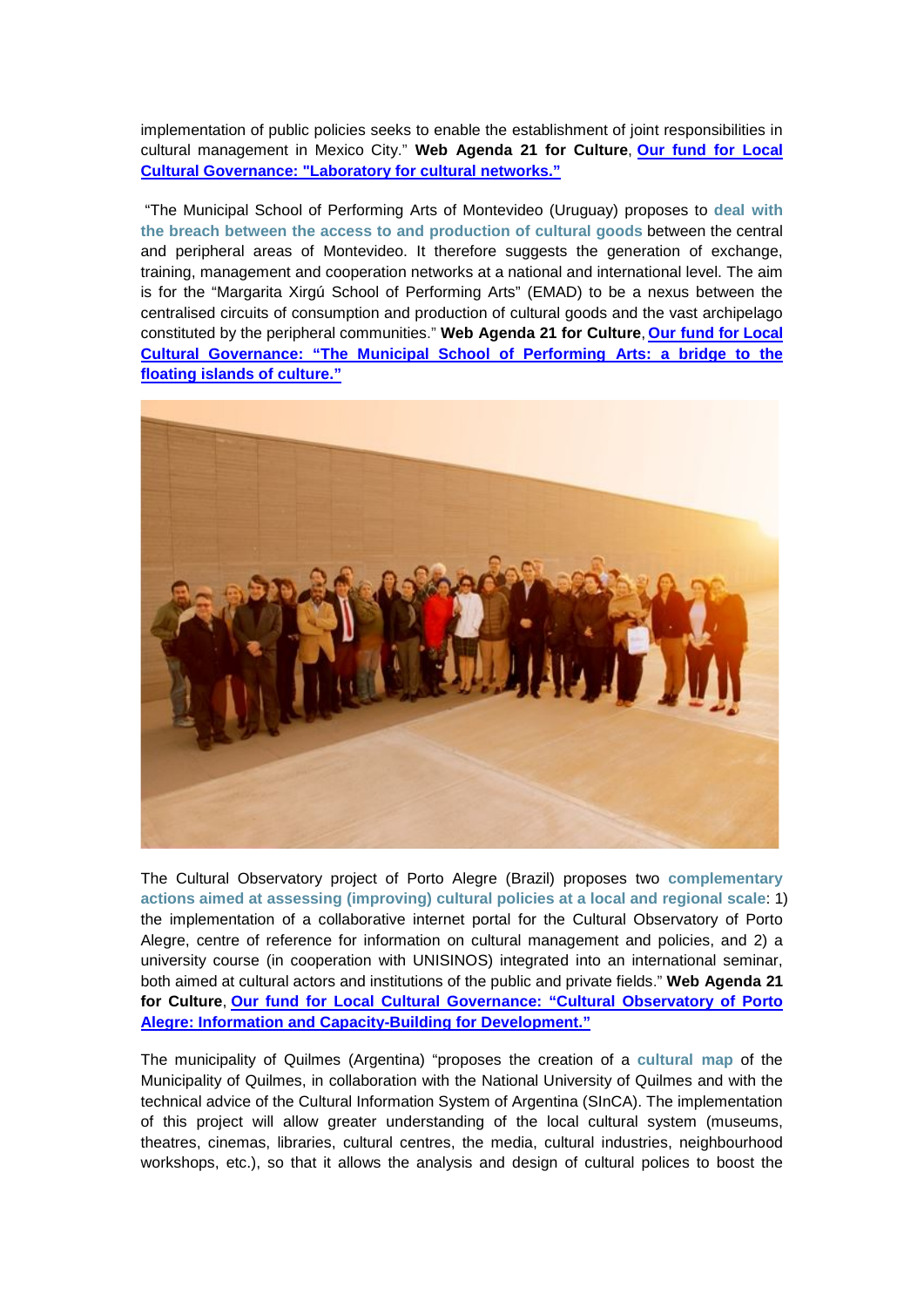## sector." **Web Agenda 21 for Culture**, **[Our fund for Local Cultural Governance:](http://www.agenda21culture.net/index.php/54-official-documentation-all/projects-all/392-quilmes-argentina-cultural-map-of-the-city) "Cultural [Map of the City."](http://www.agenda21culture.net/index.php/54-official-documentation-all/projects-all/392-quilmes-argentina-cultural-map-of-the-city)**

"Given the nature of political relations in the city, the most continuous dialogue between the local government and the Agenda 21 for culture has taken place in the field of **popular participation** (…) and local solidar governance." **Sergius Gonzaga**, Councillor for culture, Porto Alegre City Council, in **["Agenda 21 for culture and Local Solidarity Governance"](http://www.agenda21culture.net/index.php/46-official-documentation-all/reports-all/365-report-5-cities-cultures-and-developments-a-report-that-marks-the-fifth-anniversary-of-agenda-21-for-culture)**, *Report 5: Cities, cultures and developments. A report that marks the fifth anniversary of Agenda 21 for culture* (2009).

"**Agenda 21 for culture does provide significant conceptual** support for those working in the arts in Local Government. (…) Although Australian councils do not feature as adoptees of Agenda 21 for culture, there is satisfaction and comfort for Local Government staff working in cultural development that Agenda 21 for culture exists, and its 'worldwide mission' has begun." **Christopher Hudson**, Policy Officer - Cultural Development, Local Government Association of NSW and Shires Association of NSW, in **["Cultural development and local](http://www.agenda21culture.net/index.php/46-official-documentation-all/reports-all/365-report-5-cities-cultures-and-developments-a-report-that-marks-the-fifth-anniversary-of-agenda-21-for-culture)  governments in [New South Wales"](http://www.agenda21culture.net/index.php/46-official-documentation-all/reports-all/365-report-5-cities-cultures-and-developments-a-report-that-marks-the-fifth-anniversary-of-agenda-21-for-culture)**, *Report 5: Cities, cultures and developments. A report that marks the fifth anniversary of Agenda 21 for culture* (2009).



"It is also necessary to continually **reinvent the educational content of the Agenda 21 for culture** for officials, the press, cultural actors and inhabitants (often the first to understand). We need to implement practical actions immediately in order to show them examples." **Catherine Cullen**, Councillor for culture, Lille City Council, and vice-president of the Committee on culture of United Cities and Local Governments – UCLG, in **["Lille and the](http://www.agenda21culture.net/index.php/46-official-documentation-all/reports-all/365-report-5-cities-cultures-and-developments-a-report-that-marks-the-fifth-anniversary-of-agenda-21-for-culture)  [Agenda 21 for culture"](http://www.agenda21culture.net/index.php/46-official-documentation-all/reports-all/365-report-5-cities-cultures-and-developments-a-report-that-marks-the-fifth-anniversary-of-agenda-21-for-culture)**, *Report 5: Cities, cultures and developments. A report that marks the fifth anniversary of Agenda 21 for culture* (2009)

"The concept of Local Solidarity Governance can take practical shape in the **field of culture** as a tool able to foster the satisfactory production, circulation, access to and use of cultural goods and thus become a practical reference point for the principles and commitments of the Agenda 21 for culture." **Sergius Gonzaga**, Councillor for culture, Porto Alegre City Council, in **["Agenda 21 for culture and Local Solidarity Governance"](http://www.agenda21culture.net/index.php/46-official-documentation-all/reports-all/365-report-5-cities-cultures-and-developments-a-report-that-marks-the-fifth-anniversary-of-agenda-21-for-culture)**, *Report 5: Cities, cultures*  and developments. A report that marks the fifth anniversary of Agenda 21 for culture (2009).

"The challenge for local governments in the coming decade is to **develop ways of engaging with community cultural diversity through integrated local area planning**. In doing so integration of the intangible with the tangible illustrators of cultural values becomes a